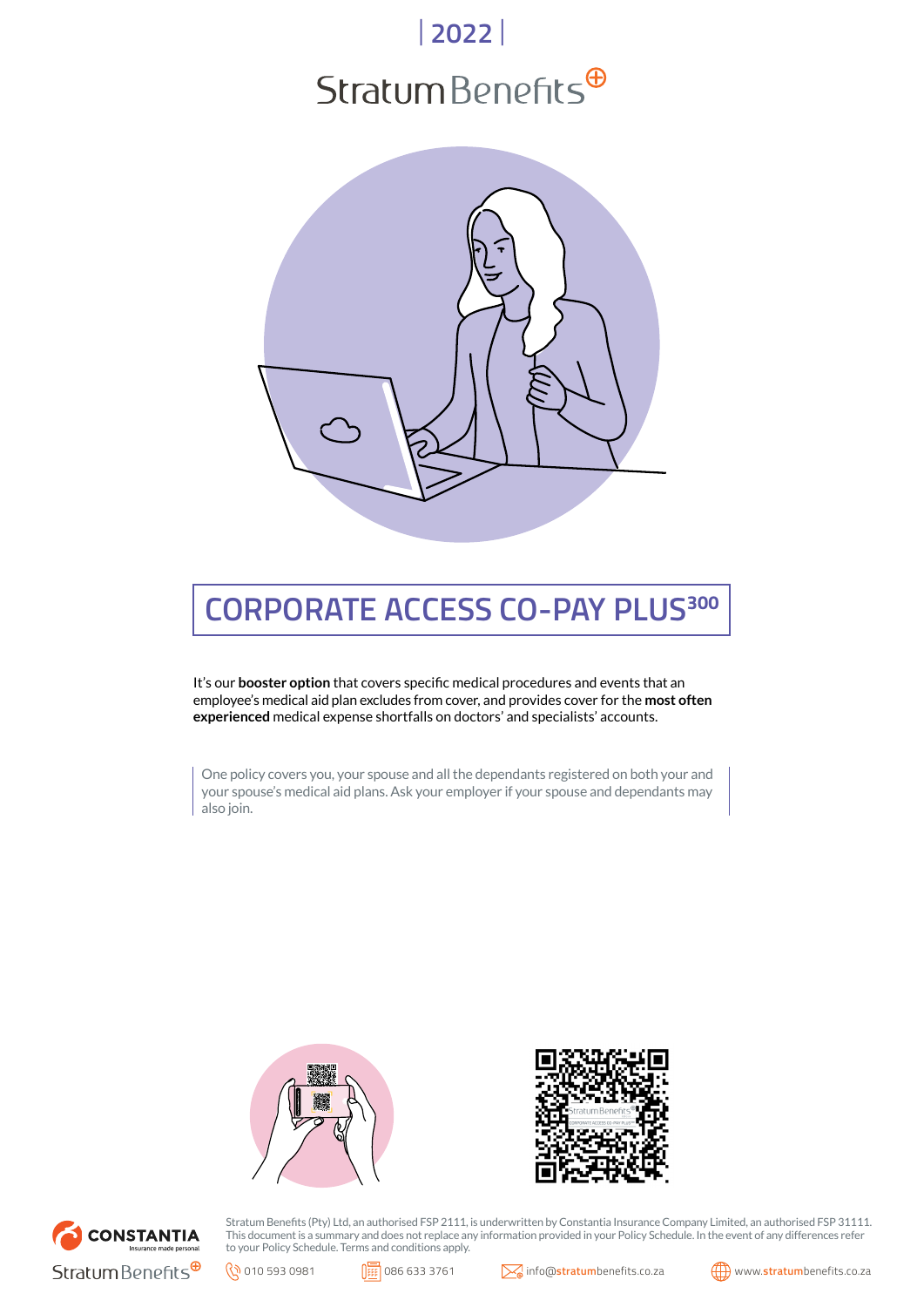#### KEY BENEFITS SUBJECT TO AN OVERALL POLICY LIMIT (OPL)

*An OPL of R 177 835 per policy per year applies to the following benefits regardless of whether you're covered as an individual or a family. This means that all approved claim amounts will get deducted off the OPL.*

#### **ACCESS COVER**

Need one or more of the below listed medical procedures, but your medical aid plan excludes it from cover?

We've got the key because the cost of your admission to a hospital or day clinic, and all your related healthcare providers' accounts will be covered by us limited to the rand amounts as shown below:

| <b>MEDICAL PROCEDURE/EVENT NOT</b><br><b>COVERED BY YOUR MEDICAL AID</b>                                                                              | <b>ACCESS COVER</b><br><b>PROVIDES</b> |
|-------------------------------------------------------------------------------------------------------------------------------------------------------|----------------------------------------|
| Arthroscopic surgery                                                                                                                                  | R50000                                 |
| Back or neck surgery                                                                                                                                  | R50000                                 |
| <b>Bunion surgery</b>                                                                                                                                 | R14000                                 |
| Cochlear implant, auditory brain implant<br>and internal nerve stimulator surgery<br>(including the procedure, device, processor<br>and hearing aids) | R80000                                 |
| Dental procedures for impacted teeth for<br>children younger than 18                                                                                  | R14000                                 |
| Dental procedures for reconstructive<br>surgery required due to an accidental event                                                                   | R80000                                 |
| Endoscopic procedures                                                                                                                                 | 5000<br>R                              |
| Functional nasal surgery                                                                                                                              | R23000                                 |
| Joint replacement surgery<br>(including non-PMB joint replacements and<br>internal prosthetic devices)                                                | R50000                                 |
| Knee or shoulder surgery                                                                                                                              | R 25 000                               |
| MRI or CT scan required due to an<br>accidental event                                                                                                 | R 10000                                |
| Non-cancerous breast conditions (including<br>breast reconstruction of a breast not<br>affected by cancer)                                            | R 20000                                |
| Oesophageal reflux and hiatus hernia<br>surgery                                                                                                       | R55000                                 |
| Removal of varicose veins                                                                                                                             | R 20000                                |
| Skin disorders (including benign growths or<br>lipomas)                                                                                               | R 20000                                |

*Benefits are available to every person on the policy, but the benefit limits are shared subject to the OPL.*

#### **YOUR NEXT STEP**

- When your doctor or specialist lets you know that you need any of the listed medical procedures or treatments, you must get cost estimates from your preferred hospital or day clinic, and all the related healthcare providers.
- We'll issue a guarantee of payment as an undertaking to pay your doctor, specialist, hospital or day clinic directly after your claim is approved.

## **GAP COVER**

#### Going into hospital to have your appendix removed, or having a biopsy done in the doctor's rooms?

**Gap Cover** kicks in when your doctor or specialist charges more than the amount your medical aid pays for **in-** and **out-of-hospital medical procedures**, as long as it's paid from a **hospital benefit**.

We add an **additional 300%** cover on top of what your medical aid plan gives to cover shortfalls for:

- medical procedures performed by your doctor and specialist;
- basic radiology, like black and white x-rays;
- specialised radiology, like MRI and CT scans;
- consumable items, like surgical gloves;
- dental procedures, like wisdom teeth extractions, limited to **R 6 000 per policy per year**;
- dental procedures due to accidents or cancer treatment, limited to **R 8 000 per policy per year**;
- medication administered during your medical event;
- pathology;
- physiotherapy; and
- Prescribed Minimum Benefit (PMB) medical procedures.

*Remember... if your medical aid makes payment from your medical savings account, our Gap Cover Benefit won't apply.* . . . . . . . . . . . . . . . . . . . .

## **CO-PAYMENT COVER**

Have you ever had to go for a medical investigation, like a MRI or CT scan, and were asked by your medical aid to pay some money upfront? This is called a **co-payment** or **deductible**.

#### We refund **in-** and **out-of-hospital co-payments** and **deductibles** that you pay from your **own pocket**, or that your medical aid pays from your **medical savings account**.

#### **ADMISSION AND PROCEDURE CO-PAYMENTS**

Claim as many times as you need for admission and procedure related co-payments, as long as it doesn't exceed the benefit limit of **R 5 000 per policy per year**.

*We don't refund any payments that your doctor or specialist asks you to pay to them directly. This is known as split-billing. We'll only refund co-payments and deductibles that your medical aid imposes.*



#### **ACCIDENT COVER**

*For the whole family*

For **immediate** medical treatment due to an **accident** you can go to your nearest **medical facility**.

*ACCIDENTS are unexpected incidents that cause physical injury due to physical impact with someone or something. IMMEDIATE means within 24-hours from the time of the incident.*

**What do we cover?** Everything related to your casualty event, like:

- facility and doctors' consultation fees;
- co-payments and deductibles related to your casualty event that you pay from your **own pocket**, or that your medical aid pays from your **medical savings account**;
- basic radiology, specialised radiology and pathology;
- medication administered during your casualty event; and
- external medical items that's given to you at the medical facility, like a neck brace.

**Need a follow-up visit to a medical facility after an accidental event to have stitches or a cast removed?** We'll refund that too.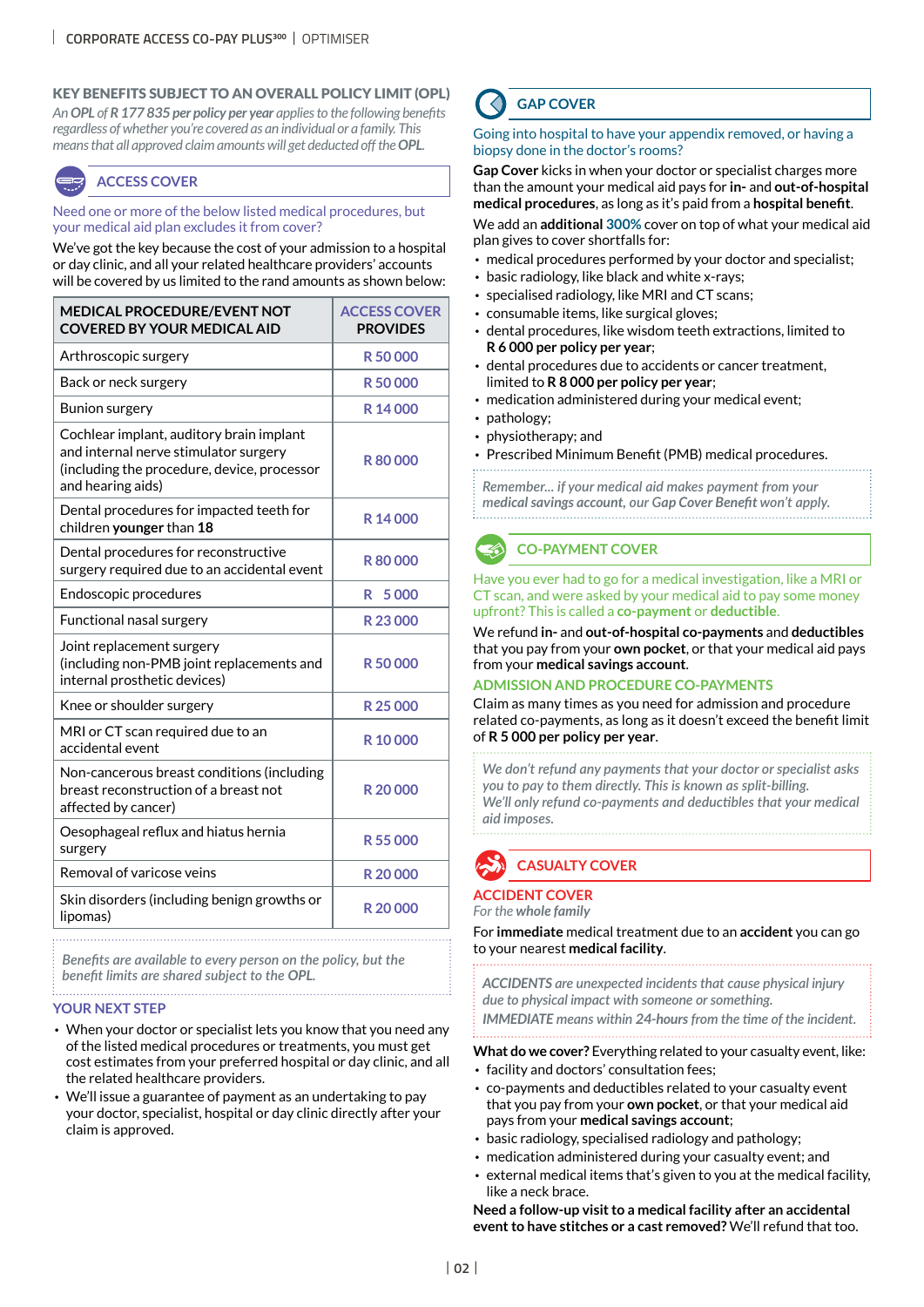#### **ILLNESS COVER**

#### *Only for children who are 10 years or younger*

If your child who's **10 years** or **younger** gets sick after-hours, we'll cover the cost of a visit to a **casualty facility** and all the healthcare providers' accounts related to the visit.

*WHEN IS AFTER-HOURS? Mondays to Fridays between 18:00pm and 07:00am and all-day Saturdays, Sundays and public holidays*.

We'll refund the amount that you pay from your **own pocket**, or that your medical aid pays from your **medical savings account**. **Casualty Cover** is limited to **R 2 000 per policy per year**.

#### BENEFIT NOT SUBJECT TO AN OVERALL POLICY LIMIT (OPL)

*The following benefit isn't subject to the OPL because we give this benefit to you over and above the benefits that form part of the OPL.*

#### PAYOUT BENEFIT

#### **ACCIDENTAL DISABILITY AND DEATH**

You and your spouse are covered for a benefit amount of **R 5 000 per person** if either one of you becomes totally and permanently disabled, or passes away due to an accident.

#### Limited to **1 event per person per year**.

ACCESS COVER 10 MONTH LIMITED PAYOUT BENEFIT If you claim from our **ACCESS COVER** within the first **10 months** of cover for a medical event related to:

- arthroscopic surgery;
- back or neck surgery;
- bunion surgery;
- cochlear implant, auditory brain implant and internal nerve stimulator surgery (including the procedure, device, processor and hearing aids);
- dental procedures for impacted teeth for children **younger** than **18**;
- endoscopic procedures;
- functional nasal surgery;
- joint replacement surgery (including non-PMB joint replacements and internal prosthetic devices);
- knee or shoulder surgery;
- non-cancerous breast conditions (including breast reconstruction of a breast not affected by cancer);
- oesophageal reflux and hiatus hernia surgery;
- removal of varicose veins; or

• skin disorders (including benign growths or lipomas), we'll cover between **20%** and **100%** of the **approved claim amount** subject to the benefit limits, and subject to the quote accepted by your employer.

If your medical event is related to a medical condition that you received advice or treatment for within **12 months** before the start date of your policy, your claim will be subject to a **Pre-Existing Condition Waiting Period**.

Accidental events don't form part of the **10 Month Limited Payout Benefit** and aren't subject to any waiting periods.

#### GAP COVER AND CO-PAYMENT COVER 10 MONTH LIMITED PAYOUT BENEFIT If you claim from our **GAP COVER** or **CO-PAYMENT COVER**

in the first **10 months** of cover for a medical event related to:

- adenoidectomy: tonsillectomy:
	-
- myringotomy/grommets; cardiovascular procedures;
- cataract removal: dentistry:
- 
- hernia repairs; ioint replacements;
- MRI, CT and PET scans; nasal and sinus surgery;
- pregnancy and childbirth; spinal procedures;
- scopes (including medical events where a scope is used); or • hysterectomy (full cover applies if required due to cancer
- when diagnosed after the **General Waiting Period**), we'll cover between **20%** and **100%** of the **approved claim**

**amount** subject to benefit limits, where applicable, and subject to the quote accepted by your employer. If your medical event is related to a medical condition that

you received advice or treatment for within **12 months** before the start date of your policy, your claim will be subject to a **Pre-Existing Condition Waiting Period**.

Accidental events don't form part of the **10 Month Limited Payout Benefit** and aren't subject to any waiting periods.

#### WAITING PERIODS

Waiting periods may apply from the start date of your policy and from each insured person's cover start date, subject to the quote accepted by your employer.

#### **3 MONTH GENERAL WAITING PERIOD**

We don't cover you during this period unless you claim for accidental events that occur after your cover start date.

#### **12 MONTH PRE-EXISTING CONDITION WAITING PERIOD**

We don't cover you during this period for investigations, medical procedures, surgeries or treatments related to any illness or medical condition that was diagnosed, or that you received advice or treatment for within **12 months** before your policy's start date.

#### LIFESTYLE BENEFIT

Our **Lifestyle Benefit** is complimentary and doesn't cost you a cent.

## **EXTRA HIGH SCHOOL LEARNING SUPPORT**

Based on the **CAPS curriculum**, your **Gr.8** to **Gr.12** high school child gets instant access to content that'll help them study, improve their knowledge and boost their marks. Check out our website to see what else this Lifestyle Benefit offers.

*Visit our website at www.stratumbenefits.co.za to read more about this LIFESTYLE BENEFIT and how to register.*

*Our Gap Cover policy isn't a medical aid, doesn't provide similar cover as that of a medical aid, and can't be substituted for medical aid membership.*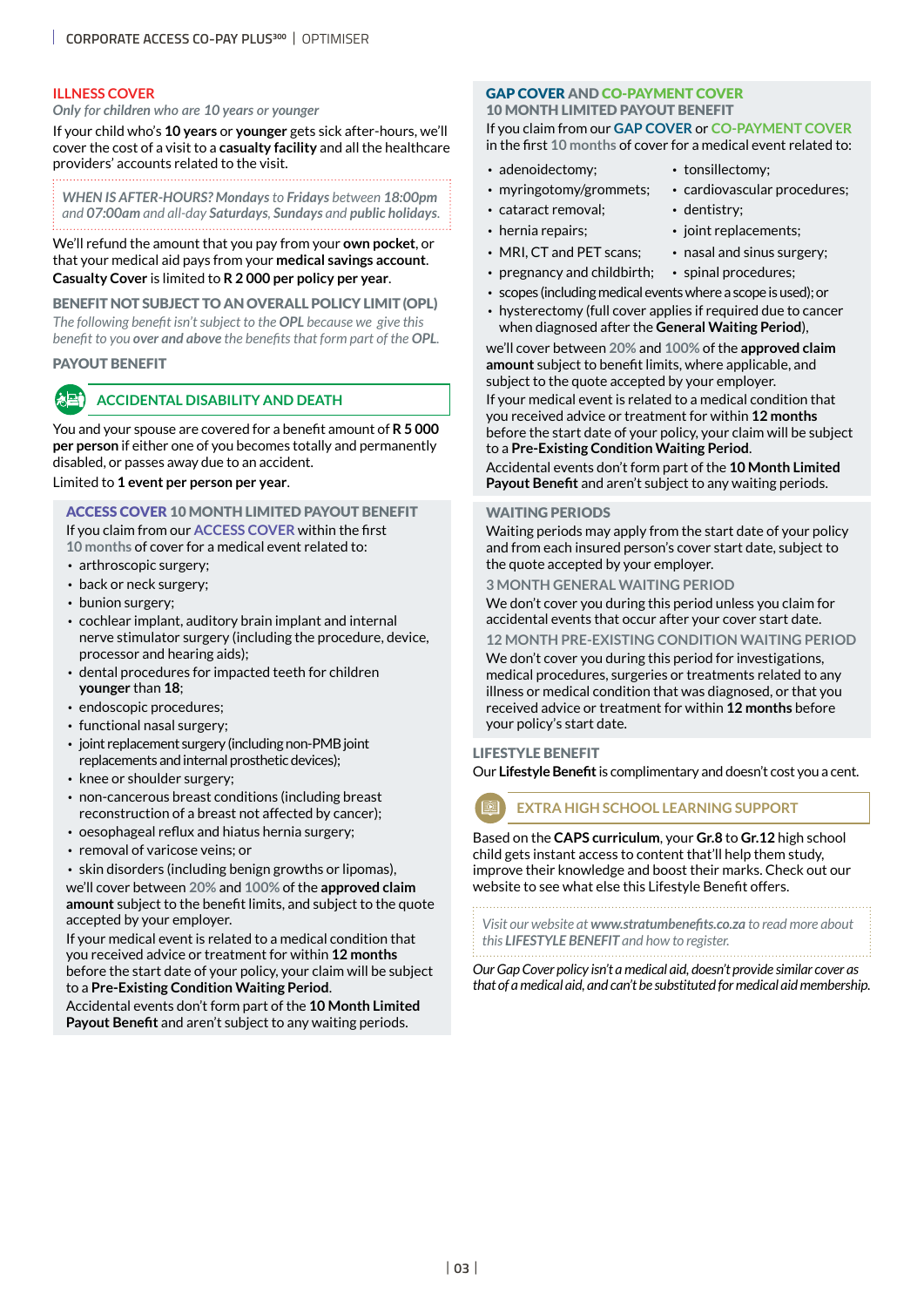## **BENEFIT EXCLUSIONS**

#### KEY BENEFITS SUBJECT TO THE OVERALL POLICY LIMIT (OPL)

#### **1. ACCESS COVER**

Need a medical procedure that your medical aid plan excludes from cover? We'll cover all your related healthcare and service providers' accounts if your medical procedure is listed as one of the medical events that our benefit covers.

#### **WHAT OUR BENEFIT DOESN'T COVER**

We don't cover coded lines on your healthcare or service providers' accounts:

- 1.1 if your medical aid paid it as an exception to the rule. 1.2 if your medical aid processed it against your self-payment gap. *(A self-payment gap applies when you've used the funds in your medical savings account and pay your day-to-day medical expenses from your*
- *own pocket, up to a specific amount.)* 1.3 if it's for medical procedures or treatments that your medical aid plan doesn't exclude from cover.
- 1.4 if it's for medical procedures or treatments that your medical aid plan excludes, but it's not the medical procedures or treatments that we cover.
- 1.5 at a higher benefit percentage than the percentage applicable to the employer group if you claim in the first 10 months of cover from a benefit limit provided by your policy, for medical events related to:
	-
	- 1.5.1 arthroscopic surgery;<br>1.5.2 back or neck surgery;  $1.5.2$  back or neck surgery;<br> $1.5.3$  bunion surgery;
	- 1.5.3 bunion surgery;<br>1.5.4 cochlear implan
	- cochlear implant, auditory brain implant and internal nerve stimulator surgery (including the procedure, device, processor and hearing aids);
	- 1.5.5 dental procedures for impacted teeth for children younger than 18;
	- 1.5.6 endoscopic procedures;<br>1.5.7 functional nasal surgery
	- 1.5.7 functional nasal surgery;<br>1.5.8 joint replacement surger
	- joint replacement surgery (including non-PMB joint replacements and internal prosthetic devices);
	- 1.5.9 knee or shoulder surgery;<br>1.5.10 non-cancerous breast con 1.5.10 cancerous breast conditions (including breast reconstruction of a breast not affected by cancer);
	- 1.5.11 oesophageal reflux and hiatus hernia surgery;
	- 1.5.12 removal of varicose veins; or<br>1.5.13 skin disorders (including ben
	- skin disorders (including benign growths or lipomas).

#### **2. GAP COVER**

Our benefit kicks in when your doctor or specialist charges more than the amount your medical aid pays for in- and out-of-hospital medical procedures, as long as the payment your medical aid makes isn't from your medical savings account.

We add an additional **300%** cover on top of what your medical aid plan gives to cover shortfalls.

#### **WHAT OUR BENEFIT DOESN'T COVER**

- We don't cover coded lines on your healthcare or service providers' accounts:
- 2.1 if your medical aid paid it as an exception to the rule.
- 2.2 if your medical aid didn't partly pay it from a hospital benefit.
- 2.3 if your medical aid fully paid it from a hospital benefit, as there'll be no claimable shortfall.
- 2.4 if your medical aid partly or fully paid it from your medical savings account.
- 2.5 if your medical aid processed it against your self-payment gap. *(A self-payment gap applies when you've used the funds in your medical savings account, after which you have to pay your day-to-day medical expenses from your own pocket up to a specific amount.)*
- 2.6 if it's for upfront fees or deposits that your healthcare providers ask you to pay to them directly.
- 2.7 if it's for out-patient consultation fees, unless a medical procedure was performed at the same time.
- 2.8 if it's for pre-natal (pre-birth) consultations, including all ancillary procedures or investigations performed during, or following your consultation.
- 2.9 if it's for hospital accounts, unless you're claiming for consumable items or medication that your medical aid partly paid from a hospital benefit.
- 2.10 if it's for allied healthcare providers, unless your policy provides a benefit that covers it.

*(Allied healthcare providers are healthcare professionals associated with your medical event who aren't doctors or specialists. We only cover the following allied healthcare providers:*

- *2.10.1 clinical perfusionists;*
- *2.10.2 dental hygienists;*
- *2.10.3 midwives;*
- *2.10.4 nurses; and*
- *2.10.5 physiotherapists.)*
- 2.11 if your medical aid didn't partly pay it because a benefit limit provided by your medical aid plan's been reached.
- 2.12 at a higher benefit percentage than the percentage applicable to the employer group if you claim in the first 10 months of cover from a benefit limit provided by your policy, for medical events related to:
	-
	-
	- 2.12.1 adenoidectomy;<br>2.12.2 tonsillectomy;<br>2.12.3 myringotomy/gr tonsillectomy;
	- 2.12.3 myringotomy/grommets;
	- 2.12.4 cardiovascular procedures;<br>2.12.5 cataract removal;
	- 2.12.5 cataract removal;<br>2.12.6 dentistry;
	- 2.12.6 dentistry;<br>2.12.7 hernia rer hernia repairs;
	- 2.12.8 hysterectomy (unless it's for cancer that's diagnosed after a General Waiting Period);
	-
	- 2.12.9 joint replacements;<br>2.12.10 MRI, CT and PET sca MRI, CT and PET scans;
	- 2.12.11 nasal and sinus surgery<br>2.12.12 pregnancy and childbirt
	- 2.12.12 pregnancy and childbirth;<br>2.12.13 spinal procedures; or
	- 2.12.13 spinal procedures; or<br>2.12.14 scopes (including med
	- scopes (including medical events where a scope is used).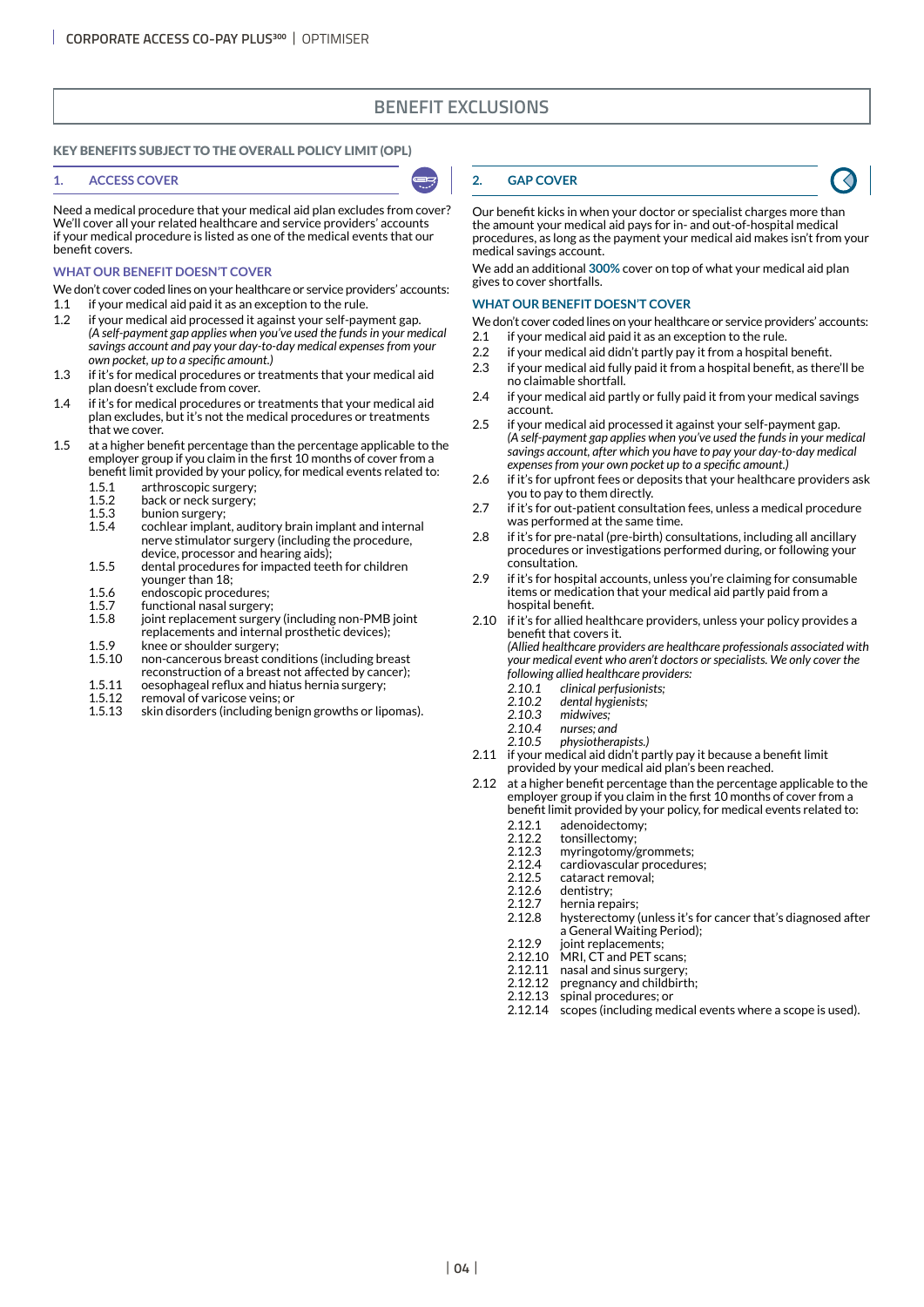#### **3. CO-PAYMENT COVER**

When your medical aid asks you to pay upfront co-payments or deductibles for in- and out-of-hospital medical procedures, we'll refund you if you paid the co-payment or deductible from your own pocket, or if your medical aid paid it from your medical savings account.

#### **WHAT OUR BENEFIT DOESN'T COVER**

We don't refund co-payments or deductibles:

- 3.1 if your medical aid paid it as an exception to the rule.
- 3.2 if you didn't obtain pre-authorisation before your medical event.
- 3.3 if you didn't follow your medical aid's rules.
- 3.4 if you used healthcare or service providers that don't form part of your medical aid plan's preferred provider network (*non-designated provider*), unless your policy provides a benefit that covers it.
- 3.5 that your healthcare providers ask you to pay to them directly. *(This is referred to as split-billing. We only refund co-payments or deductibles that your medical aid asks for.)*
- 3.6 if it's for co-payments or deductibles that you're responsible to pay to your healthcare or service provider because your medical aid imposes it, but what you paid is more than the amount your medical aid imposes.
- *(Any excess amounts that you pay to a provider will be for your own pocket.)* 3.7 if it's for co-payments or deductibles that you didn't pay from your own pocket, or that your medical aid didn't pay from your medical
- savings account. 3.8 if it's for cancer treatment.
- 3.9 if it's for out-patient consultation fees.
- 3.10 if it's for chronic, acute, formulary, non-formulary, or over-the-counter medication.
- 3.11 if it's for robotic surgery, or for the use of other specialised mechanical or computerised items or equipment.
- 3.12 at a higher benefit percentage than the percentage applicable to the employer group if you claim in the first 10 months of cover from a benefit limit provided by your policy, for medical events related to:
	- 3.12.1 adenoidectomy;
	- 3.12.2 tonsillectomy;
	- 3.12.3 myringotomy/grommets;
	- 3.12.4 cardiovascular procedures;
	- 3.12.5 cataract removal;
	- 3.12.6 dentistry;<br>3.12.7 hernia rep
	- 3.12.7 hernia repairs;<br>3.12.8 hysterectomy
	- hysterectomy (unless it's for cancer that's diagnosed after a General Waiting Period);
	- 3.12.9 joint replacements;<br>3.12.10 MRI. CT and PET sc
	- 3.12.10 MRI, CT and PET scans;<br>3.12.11 nasal and sinus surgery;
	- nasal and sinus surgery;
	- 3.12.12 pregnancy and childbirth;
	- spinal procedures; or
	- 3.12.14 scopes (including medical events where a scope is used).

#### **4. CASUALTY COVER**

You're covered at the nearest registered medical facility when you need immediate medical treatment due to an accident.

Children who are 10 years or younger are also covered for after-hours treatment due to illness at a registered casualty facility.

#### **WHAT OUR BENEFIT DOESN'T COVER**

- We don't cover coded lines on your healthcare or service providers' accounts:
- 4.1 if it's not related to an accident.
- 4.2 if it's not related to illness of your child dependant who's 10 years or younger.
- 4.3 that are related to an accident, but medical treatment wasn't provided within 24-hours from the time of the incident.
- 4.4 if it's for medication that wasn't administered during your casualty event, during a follow-up visit to a registered medical facility after an accidental event, medication that you take home, or that's prescribed to collect at a pharmacy.
- 4.5 if it's for external medical items that you didn't receive at the registered medical facility during your initial casualty visit.
- 4.6 if it's for follow-up visits that aren't related to accidental events.
- 4.7 if it's for follow-up visits at a registered medical facility that are related to an accident, but follow-up visits occurred after a hospital admission. *(When you're admitted to hospital after being treated at a registered medical facility, the hospital admission will be a new event, and return visits for follow-up treatment won't be assessed under Casualty Cover.)*
- 4.8 if it's for medical treatment due to illness provided to your child who's 10 years or younger, but treatment wasn't provided at a registered casualty facility.
- 4.9 if it's for medical treatment due to illness at a registered casualty facility for your child who's 10 years or younger, but your child didn't receive after-hours treatment. *(After-hours is Mondays to Fridays between 18:00pm and 07:00am and all-day Saturdays, Sundays and public holidays.)*
- 4.10 if it's for medical treatment due to illness provided to your child who's older than 10 years.
- 4.11 that you didn't pay from your own pocket, or that your medical aid didn't pay from your medical savings account.

BENEFIT NOT SUBJECT TO THE OVERALL POLICY LIMIT (OPL) PAYOUT BENEFIT

#### **5. ACCIDENTAL DISABILITY AND DEATH**

We pay a benefit amount in the event of total and permanent disability or death due to an accident.

#### **WHAT OUR BENEFIT DOESN'T COVER**

We don't cover instances:

- 5.1 if total and permanent disability or death isn't due to an accident.
- 5.2 if it exceeds one claimable event per qualifying person in a benefit year.
- 5.3 if a death certificate or proof of disability isn't provided, where applicable.